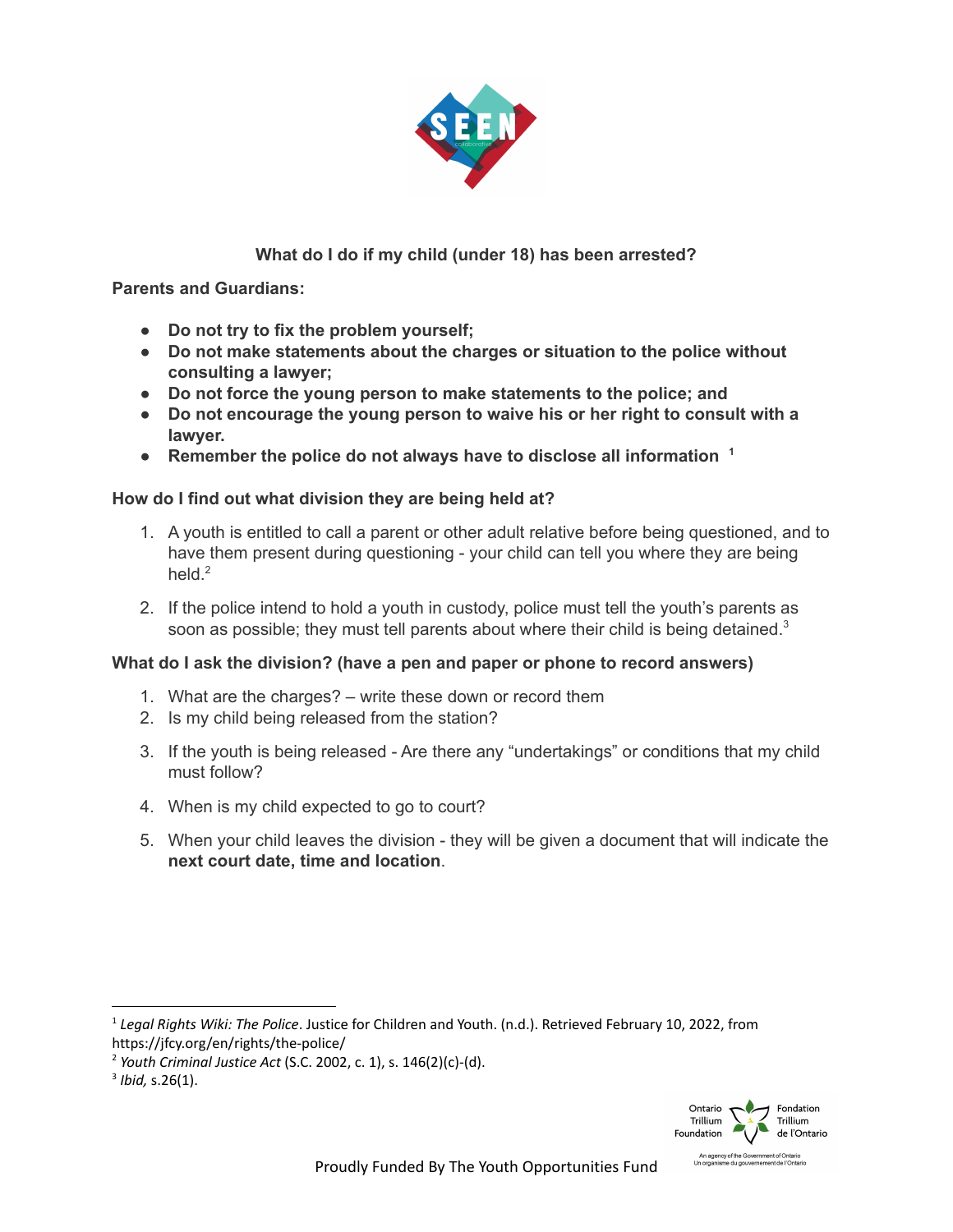

## **Can I speak with my child?**

1. This is up to your child; the police **MUST** give your child a reasonable opportunity to speak with you, but they do not have to exercise this right.<sup>4</sup>

## **What Rights do I have as a Parent?**

- 1. You have the right to be notified if your child is arrested and kept in custody until their first court date.<sup>5</sup>
- 2. You have the right to be notified if your child is given a summons, promise to appear, or is released on an undertaking. 6
- 3. Notice after arrest, or upon release, will include (at a minimum):
	- The charge(s)
	- The time and date of your child's first appearance and
	- A statement that your child has the right to counsel.<sup>7</sup>

## **What are my child's rights while being detained?**

- 1. Your child has the right to know why they are being detained. $8$
- 2. Your child has the right to silence they do not have to answer any questions about the offence that police may ask.<sup>9</sup>
- 3. Your child has the right to talk to you and a lawyer (in private) before being questioned.<sup>10</sup>
- 4. Your child has the right to have a parent and lawyer present during questioning.<sup>11</sup>
- 5. Your child has the right to be brought before a judge within 24 hours for a bail hearing (or as soon as possible if a judge isn't available or it is a weekend) if they are held in custody.<sup>12</sup>



<sup>4</sup> *Ibid,* s.146(2)(c).

<sup>5</sup> *Supra* note 1*,* s. 26(1).

<sup>6</sup> *Ibid,* s. 26(2).

<sup>7</sup> *Ibid*, s. 26(6).

<sup>&</sup>lt;sup>8</sup> The Constitution Act, 1982, Schedule B to the Canada Act 1982 (UK), 1982, c 11, s 10(a), <https://canlii.ca/t/8q7l#sec11>, retrieved on 2022-02-10>

<sup>9</sup> *R v WL*, 2015 ONCA 37 (CanLII), 123 OR (3d) 641, per Speyer JA, at para 18

<sup>10</sup> *Supra* note 1.

<sup>11</sup> *Ibid*.

<sup>12</sup> *Criminal Code* (R.S.C., 1985, c. C-46), s. 503(1).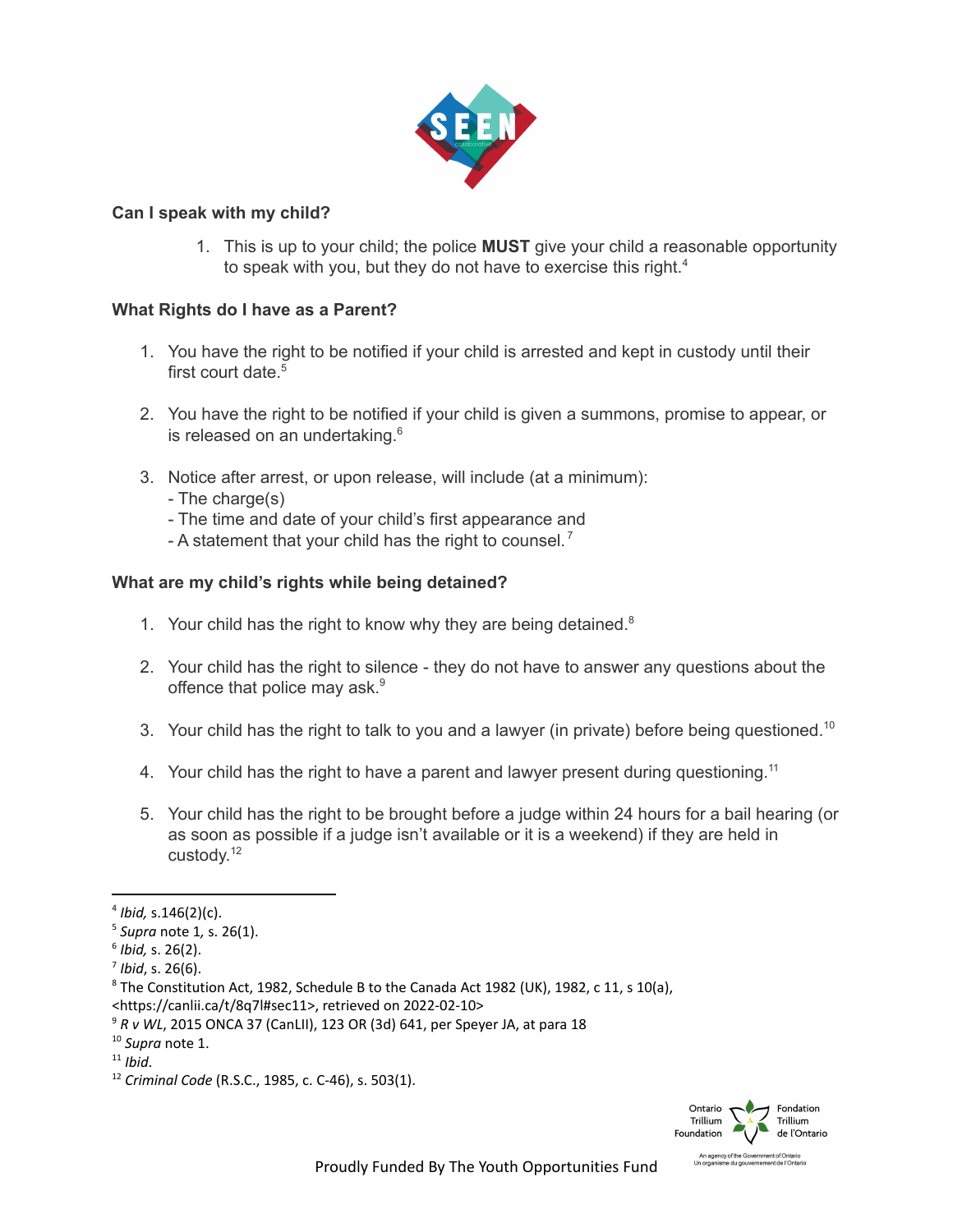

## **Definitions of Terms:**

Appearance Notice/ Notice of Appearance:

- A document that tells youth they must go to court on a certain date; may be given by police instead of arresting or after arresting a youth. It may also require youth to re-attend a police station. $13$ 

Extra-Judicial Measures (EJM):

Less formal measures (caution, referral, warning) that can be given to youth by police instead of charging them, or post-charge by the Crown prosecutor to avoid the justice process. 14

First Appearance

- First court date (besides bail). Justice of the Peace will ask youth some preliminary questions. E.g. Do you understand the charges? This is **not** the trial.

Legal Aid:

- Free or subsidized legal assistance for persons who meet Legal Aid Ontario's financial requirements, and for types of cases they accept .
- For more information, visit: https://www.legalaid.on.ca/vouth-criminal/ or call: 1‑800‑668‑8258 (toll-free).

Promise to Appear:

- A promise to go to court on the date listed in a document given to youth by police.<sup>15</sup>

Summons:

- A document delivered to a person to get them to attend court on a specific day. If you do not appear, you can be charged with failure to appear.<sup>16</sup>

Undertaking:

- A youth's promise to police to be released without a bail hearing. Involves conditions that youth must follow, including attending court on a specified date.<sup>17</sup>



*<sup>13</sup> Supra* note 8 at Form 9.

<sup>14</sup> *Supra* note 1 at s.2(1).

<sup>15</sup> *1. learn about the types of releases*. Steps to Justice. (2018, October 12). Retrieved from

https://stepstojustice.ca/steps/criminal-law/1-learn-about-types-releases/

<sup>16</sup> *Ibid*.

<sup>17</sup> *Ibid*.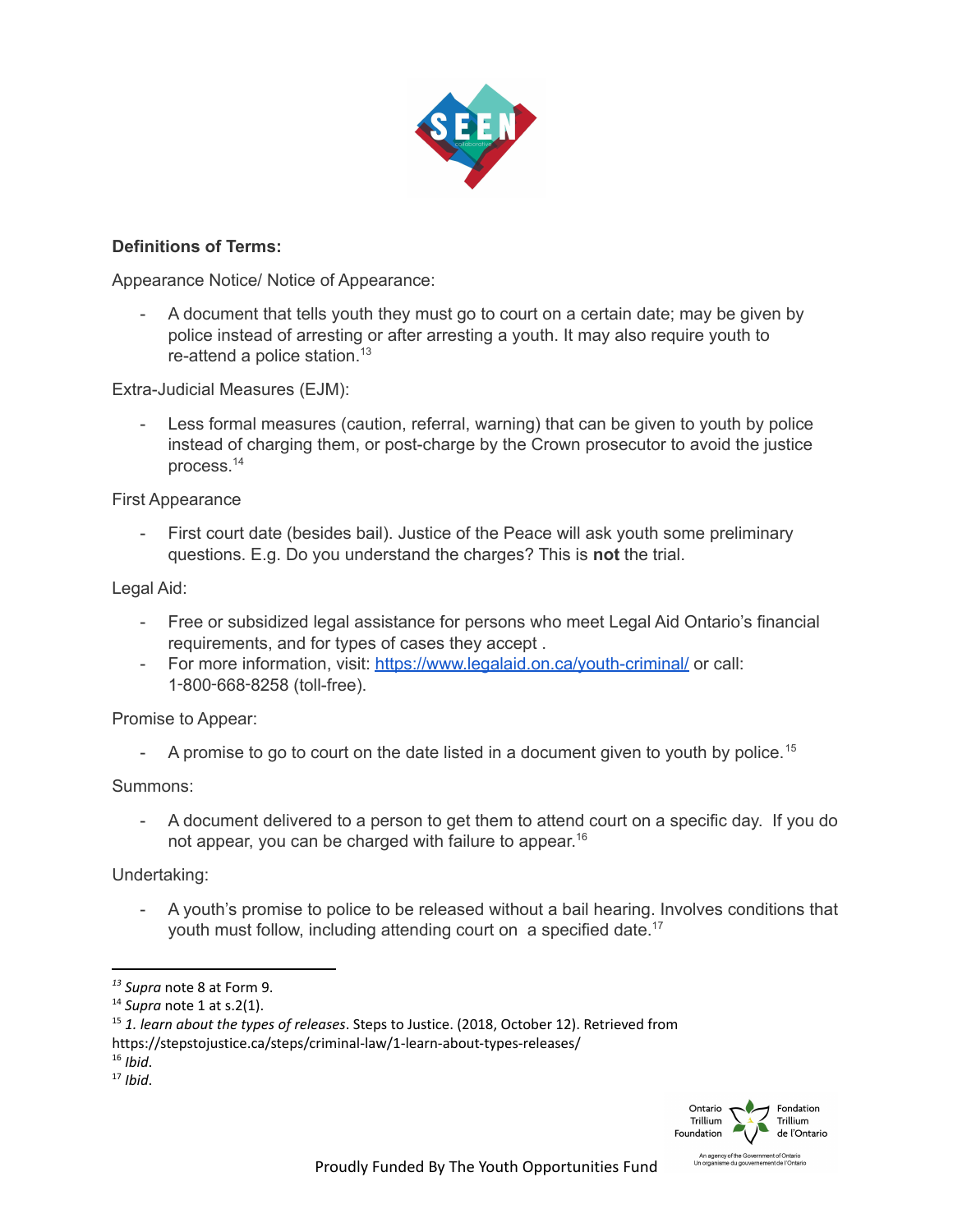

## **Wellness for Parents and Guardians During Stressful Times**

The following is a guideline to support you through some of your physical and emotional reactions during this very stressful time.

### **Some Physical Reactions to Stress:**

- Rapid heartbeat,
- Fast breathing,
- Sweating
- Shaking
- Do not be alarmed as these are normal reactions to stress

### **Remain Calm:**

- Remain calm and try not to panic.
- Panic prevents us from reasoning clearly and being logical.
- In order to deal with the situation at hand, it is important to first calm yourself down so you can effectively help your child

### **Grounding Techniques:**

When your mind is racing, grounding brings you back to the here-and-now.

- 1. **5-4-3-2-1 method**
	- Working backward from 5, use your senses to list things you notice around you. For example, you might start by listing five things you hear, then four things you see, then three things you can touch from where you're sitting, two things you can smell, and one thing you can taste

### 2. **Use math and numbers**

• Beginning at 100, count backwards by 3s

## 3. **Deep breathing**

- One way to stay calm and get ahold of yourself is to simply take a deep breath slow, deep breaths **increase the supply of oxygen to your brain and help you think more clearly**
- Breathe in through nose for a count of 5, hold it for 5, and then breathe out of your mouth for 5

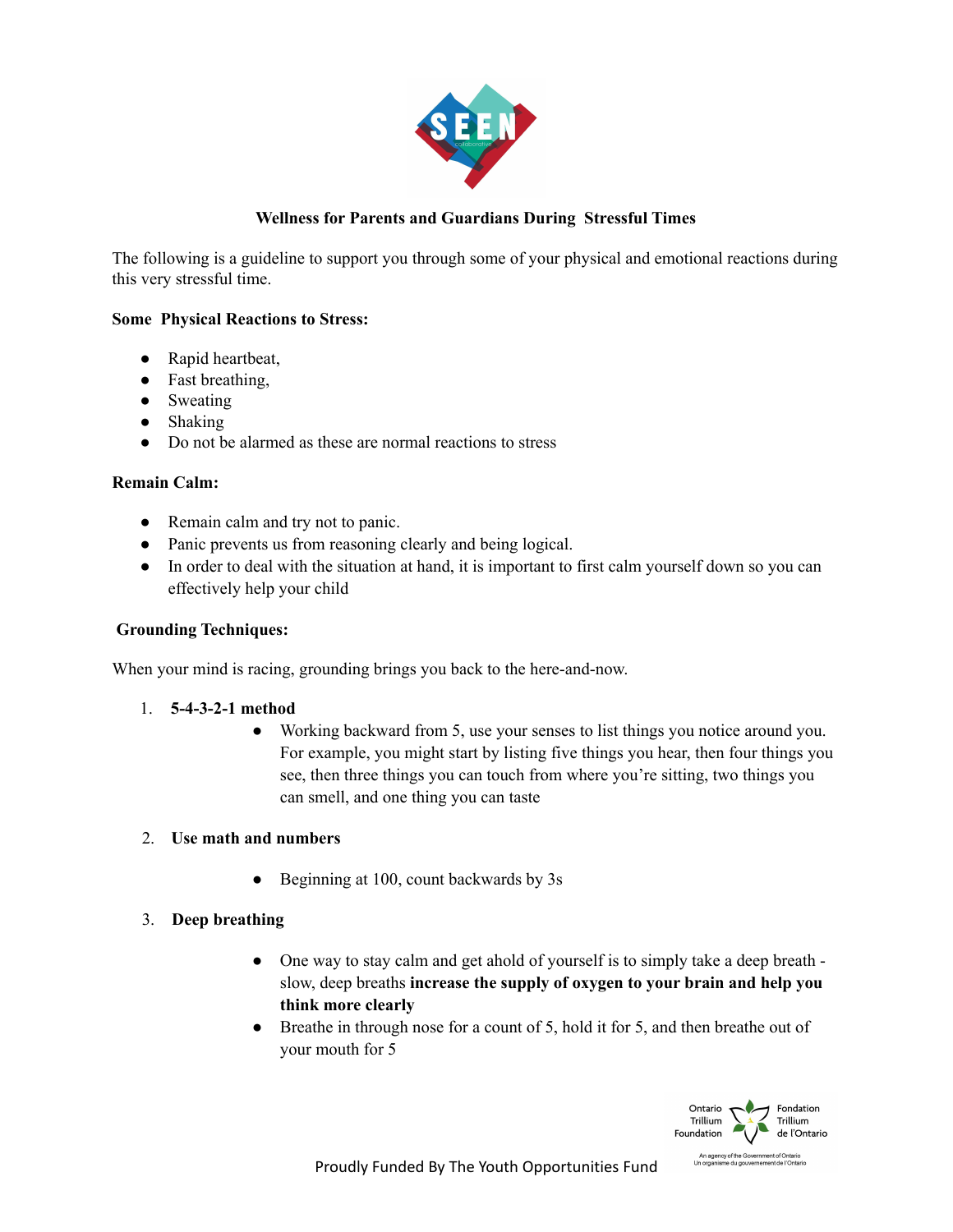

# **Community Organizations that can support:**

| <b>Name</b>                                                                      | <b>Contact Information</b>                                                           | <b>Services</b>                                                                                                                                                        |
|----------------------------------------------------------------------------------|--------------------------------------------------------------------------------------|------------------------------------------------------------------------------------------------------------------------------------------------------------------------|
| <b>Justice For Children and</b><br><b>Youth</b>                                  | https://jfcy.org/en/<br>416-920-1633                                                 | Free Legal Consultation<br>$\bullet$<br>Legal Information                                                                                                              |
| <b>Legal Aid Ontario</b>                                                         | https://www.legalaid.on.ca/youth-crimi<br>nal<br>1-800-668-8258 (toll-free)          | Legal Counsel<br>$\bullet$<br><b>Legal Aid Certificates</b>                                                                                                            |
| <b>Peacebuilders</b><br><b>International (Canada)</b>                            | https://peacebuilders.ca/what-we-do/                                                 | Restorative<br>$\bullet$<br>Justice Programs                                                                                                                           |
|                                                                                  | 416-960-9773                                                                         | Advocacy & Public Legal<br>$\bullet$<br>Education                                                                                                                      |
| <b>Central Neighbourhood</b><br><b>House (The</b><br><b>Neighbourhood Group)</b> | https://www.theneighbourhoodgroup.o<br>rg/programs-services/                         | Youth Outreach workers<br>$\bullet$<br>After school programs<br>$\bullet$<br><b>Employment Supports</b><br>$\bullet$<br><b>Youth Justice Supports</b>                  |
|                                                                                  | 416-925-4363                                                                         |                                                                                                                                                                        |
| <b>Dixon Hall</b>                                                                | https://dixonhall.org/childrenandyouth/<br>416-863-0499                              | Youth Worker and Parent<br>$\bullet$<br>Supports<br><b>Counselling Supports</b><br>$\bullet$<br><b>After School</b><br>Supports<br><b>Parent Supports</b><br>$\bullet$ |
| <b>Regent Park CHC</b>                                                           | https://regentparkchc.org/program-cat<br>egory/child-youth-families/<br>416-642-1570 | <b>School Supports</b><br>$\bullet$<br>Social Work Supports<br><b>Employment Program</b>                                                                               |
| <b>BGC Toronto Kiwanis</b>                                                       | https://www.bgctk.org/<br>416-925-2243 ext.30                                        | Youth Worker Support<br>Mentorship<br>$\bullet$<br>After School Program<br><b>Tutoring/School Supports</b>                                                             |
| <b>Yonge Street Mission</b>                                                      | https://www.ysm.ca/<br>416-929-9614                                                  | <b>Food Security</b><br>$\bullet$<br><b>Employment Program</b><br><b>Counselling Support</b>                                                                           |